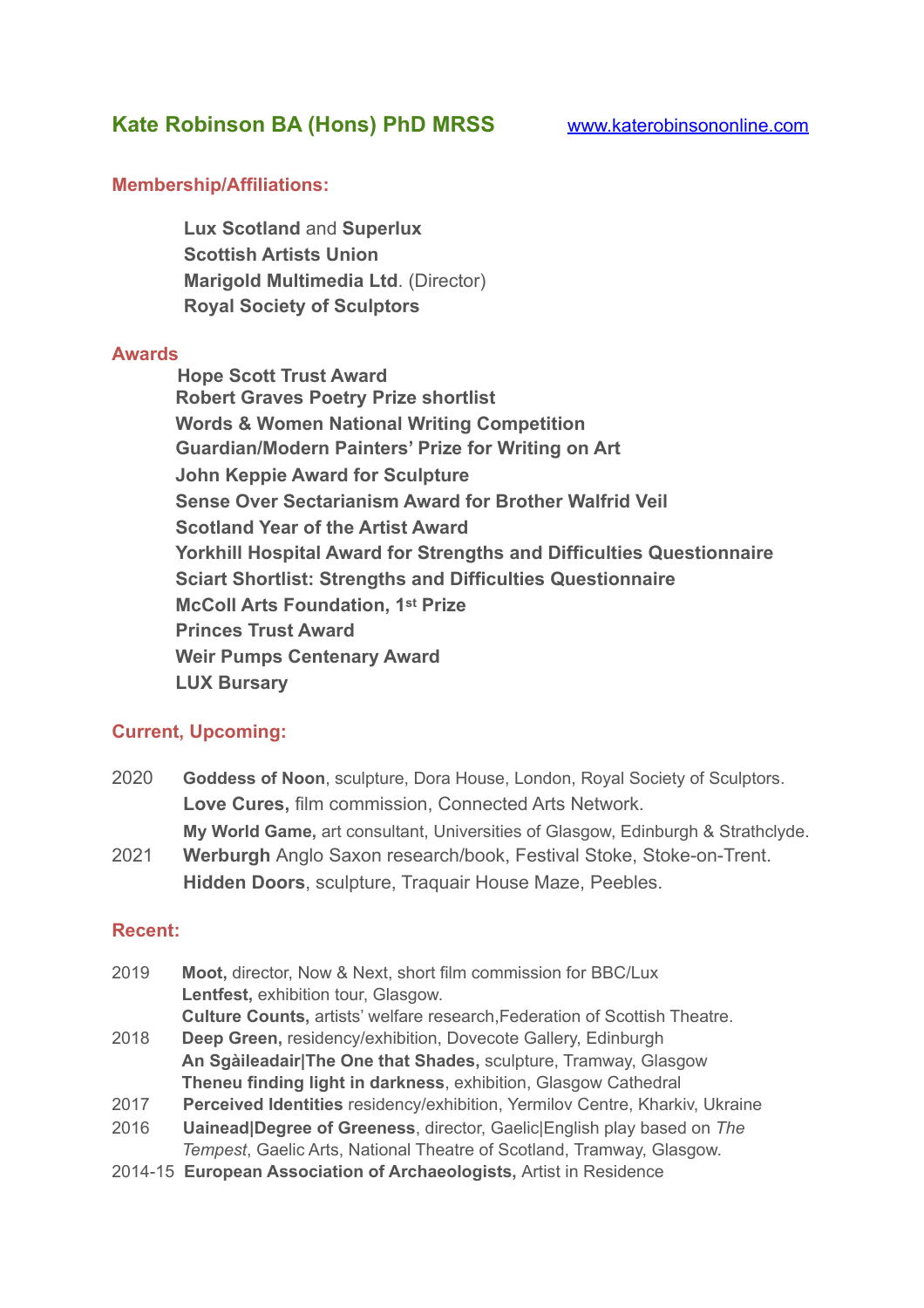# **Public Art:**

- 2015 **Gie me ae spark o' nature's fire,** sculptures, Johnstone Town Hall.
- 2014 **Via Veritas Vita,** processional Cross for Bishop of Paisley.
- 2013 **The Govan Timeline**, Langlands Path, Govan, approx. 30m x 1m.
- 2012 **For Brass I Will Bring Gold…** Glasgow University Memorial Chapel.
- 2011 **Woman Man Sun Moon,** Newhouse, overlooking M8, 9m x 6m x 4m **The Very Atom is Light** , engraved granite stones, Govan Cross.
- 2008 **Jimmy Johnstone,** bronze and granite, 3m10cm x 1m x 1m. Celtic Football Club. **Ramshorn Engravings,** granite engravings, Ingram Street, Glasgow City Centre.
- 2007 **Symphony of the Trees,** bronze, sandstone & aluminium, Newbury, Berkshire.
- 2006 **Processional Crosses,** oak, ash, silver, gold, string & resin, Calton, Glasgow
- 2005 **Brother Walfrid**, bronze and granite, 3m20cm x 1m x 1m. Celtic Football Club.
- 2000 **Scotus College Cruciform**, resin, cloth, gold leaf, National Seminary for Scotland

## **Curatorial:**

- 2015 **Wandering Home: Following in the Footsteps of the Celtic Peregrinatti,**  Photographs, Thomas Joshua Cooper, Govan Old Parish, Glasgow Cathedral **The Pilgrim's Crozier***,* sculpture, John Creed, University of Glasgow
- 2014 **Grounded,** photographs by Judith Parrott Commonwealth Games, Airc II.
- 2005 **Brother Walfrid Veil***,* schools inter-faith project, Celtic Park.
- 2001-04 **New Lanark Multidisciplinary Art Project,** Lanarkshire schools.
- 2000 **International Sand Sculpture Festival**, Glasgow, Audience of over 80,000. **Multimedia Strengths & Difficulties Questionnaire,** University of Glasgow.

## **For full exhibition list see:**

## **[http://www.katerobinsononline.com/#!kate-robinson-statement/c24vq](http://www.katerobinsononline.com/%2523!kate-robinson-statement/c24vq) Selected Gallery exhibitions and installations:**

- 2019 **Angels Advent,** Archdiocese of Glasgow Arts Project
- 2015 **Cradle of Scotland,** Hunterian Museum & Art Gallery, Glasgow.
- 2011 **The Boardroom,** Fairfields Ship Yard, Govan
- 2008 **Prism**, Museum of Contemporary Art, Tallinn, Estonia
- 2007 **Fruit,** Landertinger Wagner Gallery, Salzburg, Austria.
- 2005 **Colours***,* Hughson Gallery, Glasgow.
- 2001 **Theatre of Memory***,* Collins Gallery, University of Strathclyde, Glasgow.
- 2000 **The Foot Washing**, installation, Glasgow Gallery of Modern Art

Previous solo and group exhibitions/installations include *Dream,* **Royal Scottish Academy***; In Ms Aristotle's Garden*, **Glasgow Museum and Art Gallery, Kelvingrov**e and *Aphrodite,*  **Bournemouth Art Gallery;** *Green Man,* **Dick Institute**, Kilmarnock (2002); *Dreaming Head,*  **De Spelerij**, **Netherlands** (2004); *Sheep*, **Fold Gallery**, Kirkby Steven (2004). Temporary site-specific art installations including **UK, China, USA, Europe and Baltic States**.

## **Moving Image:**

- 2019 **Sketch for Goddess of Noon**, Glasgow (3.45)
- 2017 **Listen, If…** Yermilov Centre, Kharkiv, Ukraine (3.44)
- 2015 **Fashioned Earth**, University of Glasgow (6 min)